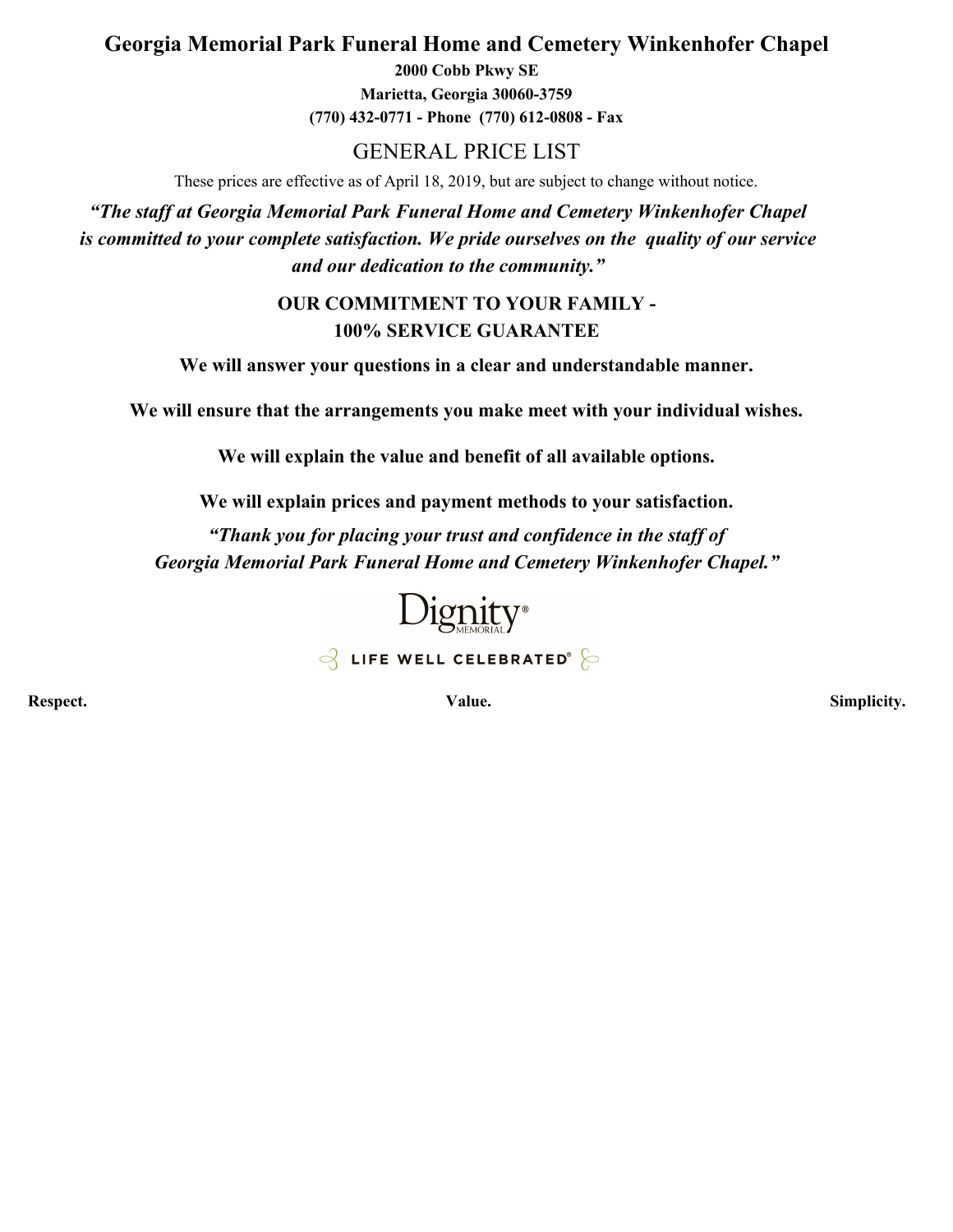## **Georgia Memorial Park Funeral Home and Cemetery Winkenhofer Chapel**

**2000 Cobb Pkwy SE Marietta, Georgia 30060-3759 (770) 432-0771 - Phone (770) 612-0808 - Fax**

## GENERAL PRICE LIST

These prices are effective as of April 18, 2019, but are subject to change without notice.

**The goods and services shown below are those we can provide to our customers. You may choose only the items you desire. However, any funeral arrangements you select will include a charge for our basic services and overhead. If legal or other requirements mean you must buy any items you did not specifically ask for, we will explain the reason in writing on the statement we provide describing the funeral goods and services you selected.**

#### **BASIC SERVICES OF THE FUNERAL DIRECTOR AND STAFF AND OVERHEAD:**

This fee for our basic services and overhead will be added to the total cost of the funeral arrangements you select. (This fee is already included in our charges for direct cremations, immediate burials, and forwarding or receiving remains.) This fee includes the following:

Personnel available 24 hours a day, 365 days a year to respond to initial call

Arrangement Conference

Coordinating service plans with cemetery, crematory, and/or other parties involved in the final disposition of the deceased

Preparation of necessary forms for governmental agencies.

| Also covers overhead, including facility maintenance, equipment and inventory costs, liability | \$3,390.00 |
|------------------------------------------------------------------------------------------------|------------|
| insurance and governmental compliance costs.                                                   |            |

#### **PREPARATION OF THE BODY:**

Except in certain special cases, embalming is not required by law. Embalming may be necessary, however, if you select certain funeral arrangements, such as a funeral with viewing. If you do not want embalming, you usually have the right to choose an arrangement that does not require you to pay for it, such as direct cremation or immediate burial.

| Embalming                                                                                     | \$1,295.00 |
|-----------------------------------------------------------------------------------------------|------------|
| Other Preparation of the Body:                                                                |            |
| Dressing and casketing of deceased                                                            | \$395.00   |
| Bathing and handling of unembalmed deceased                                                   | \$700.00   |
| Refrigeration                                                                                 | \$595.00   |
| (It is the policy of our firm to require refrigeration of unembalmed remains after 24 hours.) |            |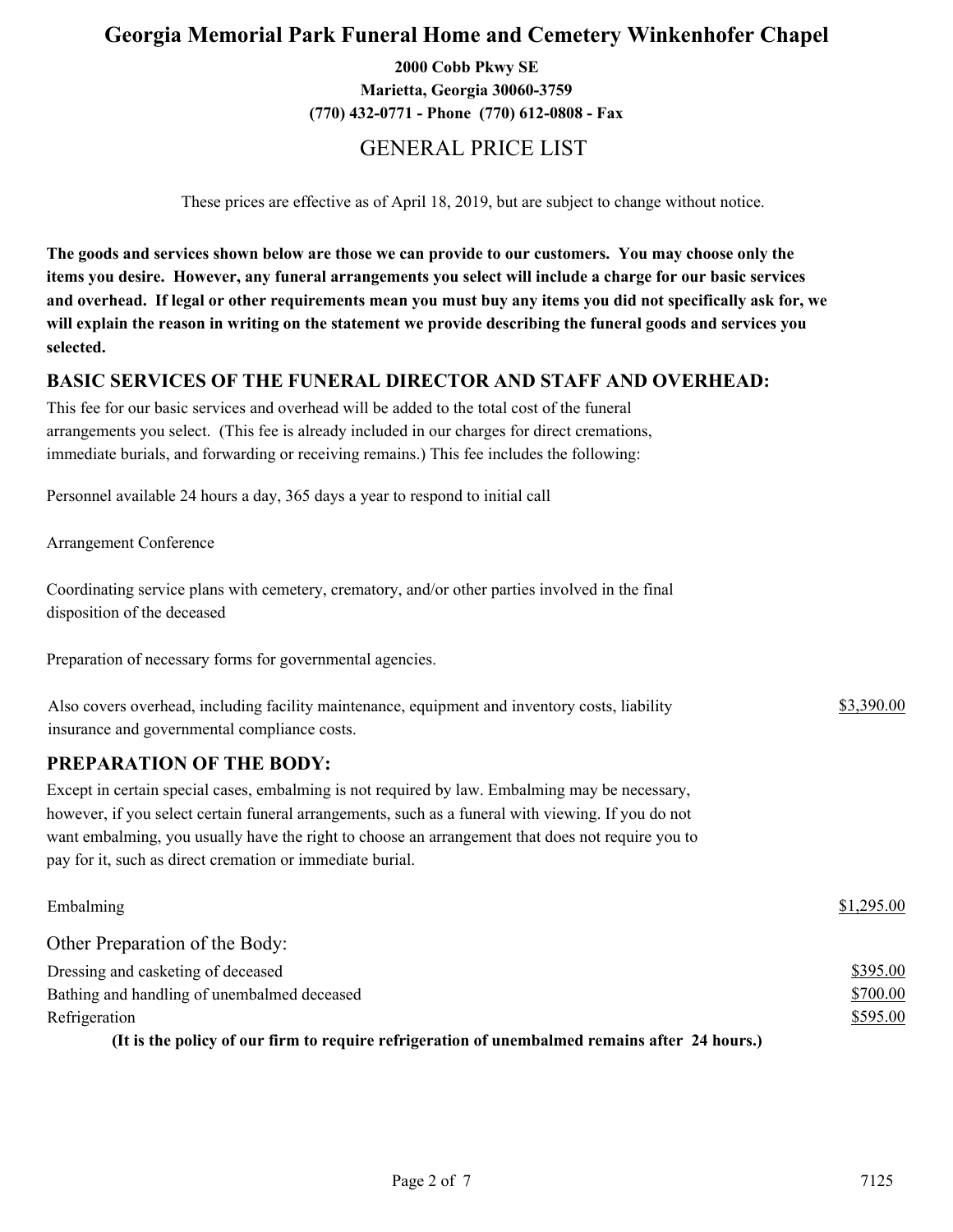# **USE OF FACILITIES AND STAFF:**

| Use of Basic Facilities and Staff Services for Celebration of Life or Other Services.                    | \$525.00   |
|----------------------------------------------------------------------------------------------------------|------------|
| (Our services include coordinating the Celebration of Life Event, supervision of the Celebration of Life |            |
| Event, and staff to assist with the Celebration of Life Event.)                                          |            |
| Use of Facilities and Staff Services for Visitation for four hours the evening before, or for two        | \$325.00   |
| hours prior to same day service.                                                                         |            |
| (Our services include set-up of visitation area, placement of encased remains, display of floral         |            |
| arrangements, supervision of and attendance during the visitation.)                                      |            |
| Use of Premium Facilities and Staff Services for Celebration of Life or Other Services.                  | \$1,295.00 |
| (Our services include coordinating the Celebration of Life Event, supervision of the Celebration of Life |            |
| Event, and staff to assist with the Celebration of Life Event.)                                          |            |
| Use of Standard Facilities and Staff Services for Celebration of Life or Other Services.                 | \$995.00   |
| (Our services include coordinating the Celebration of Life Event, supervision of the Celebration of Life |            |
| Event, and staff to assist with the Celebration of Life Event.)                                          |            |
| Use of Equipment and Staff Services for Celebration of Life Graveside Service                            | \$525.00   |
| Use of Facilities and Staff Services for Memorial Service (without remains present)                      | \$525.00   |
| (Our services include coordinating the memorial service arrangements, supervision of the memorial        |            |
| service, and staff to assist with the service.)                                                          |            |
| LWC Premium Full Décor Package                                                                           | \$1,395.00 |
| (Our services include event planning, coordination of personalized event including dedicated staff,      |            |
| distinct decor designs, elegant lighting, personal celebration features, and remembrance gifts.)         |            |
| LWC Premium Moderate Décor Package                                                                       | \$700.00   |
| (Our services include event planning, coordination of personalized event including dedicated staff,      |            |
| distinct decor designs, elegant lighting, personal celebration features, and remembrance gifts.)         |            |
| LWC Standard Full Décor Package                                                                          | \$995.00   |
| (Our services include event planning, coordination of personalized event including dedicated staff,      |            |
| distinct decor designs, elegant lighting, personal celebration features, and remembrance gifts.)         |            |
| LWC Standard Moderate Décor Package                                                                      | \$500.00   |
| (Our services include event planning, coordination of personalized event including dedicated staff,      |            |
| distinct decor designs, elegant lighting, personal celebration features, and remembrance gifts.)         |            |
| LWC Signature Décor Package                                                                              | \$3,995.00 |
| (Our services include event planning, coordination of personalized event including dedicated staff,      |            |
| distinct decor designs, elegant lighting, personal celebration features, and remembrance gifts.)         |            |
| Off-Premises Venue Staff Services for Celebration of Life or Other Services                              | \$1,295.00 |
| Other Use of Facilities and Staff (Per day):                                                             |            |
| LWC Signature Exclusive Use of Facilities & Staff Services                                               | \$2,995.00 |
| Reception Room                                                                                           | \$395.00   |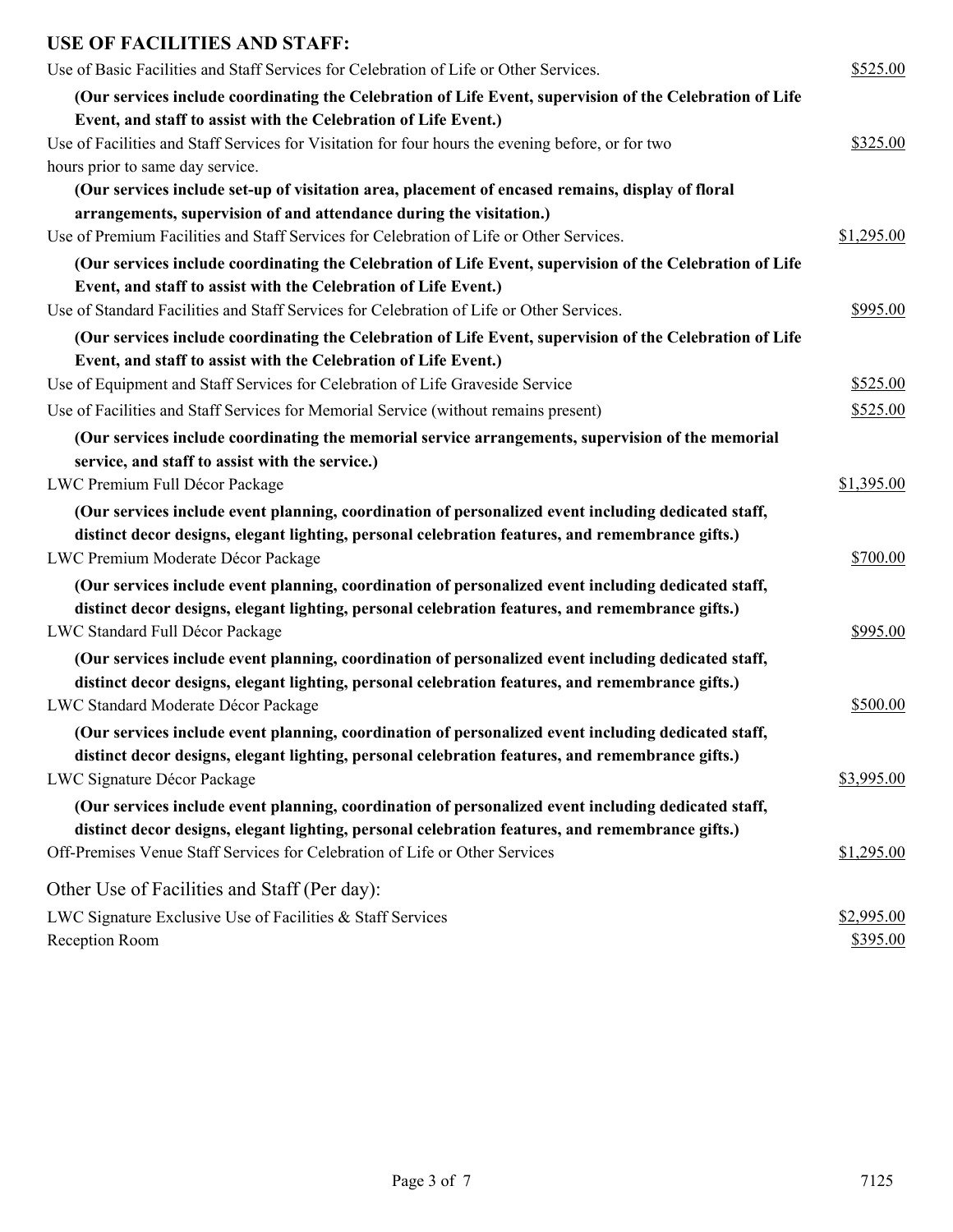# **TRANSPORTATION:**

| Transfer to or from airport                                                                       | \$395.00   |
|---------------------------------------------------------------------------------------------------|------------|
| (within a 50 mile radius. Additional distance will be charged at \$3.00 per mile.)                |            |
| Transfer of deceased from funeral home to place of autopsy and return to funeral home within a    | \$390.00   |
| 50 mile radius. Additional distance will be charged at \$3.00 per mile.                           |            |
| Transfer of remains from place of death to funeral home                                           | \$695.00   |
| (within a 50 mile radius. Additional distance will be charged at \$3.00 per mile.)                |            |
| Flower Vehicle (within a 50 mile radius. Additional distance will be charged at \$3.00 per mile.) | \$195.00   |
| Funeral vehicle (e.g. Hearse)                                                                     | \$295.00   |
| (within a 50 mile radius. Additional distance will be charged at \$3.00 per mile.)                |            |
| Limousine                                                                                         | \$595.00   |
| (within a 50 mile radius. Additional distance will be charged at \$3.00 per mile.)                |            |
| Service vehicle                                                                                   | \$95.00    |
| (within a 50 mile radius. Additional distance will be charged at \$3.00 per mile.)                |            |
| <b>FORWARDING REMAINS TO ANOTHER FUNERAL HOME:</b>                                                |            |
| This charge includes use of preparation room, Basic Services of the Funeral Director and Staff,   | \$2,260.00 |
| Embalming, Transfer of the Remains to the Funeral Establishment and obtaining necessary           |            |
| authorizations. This charge does not include visitation or ceremonies. This charge applies to     |            |
| shipment within the continental U.S. only.                                                        |            |
| <b>RECEIVING REMAINS FROM ANOTHER FUNERAL HOME:</b>                                               |            |
| This charge includes Basic Services of the Funeral Director and Staff, transportation to or from  | \$1,960.00 |
| local airport or other place of shipment within a 50 mile radius, transportation of remains to    |            |
| cemetery or crematory and obtaining necessary authorizations. This charge does not include        |            |
| visitation or ceremonies.                                                                         |            |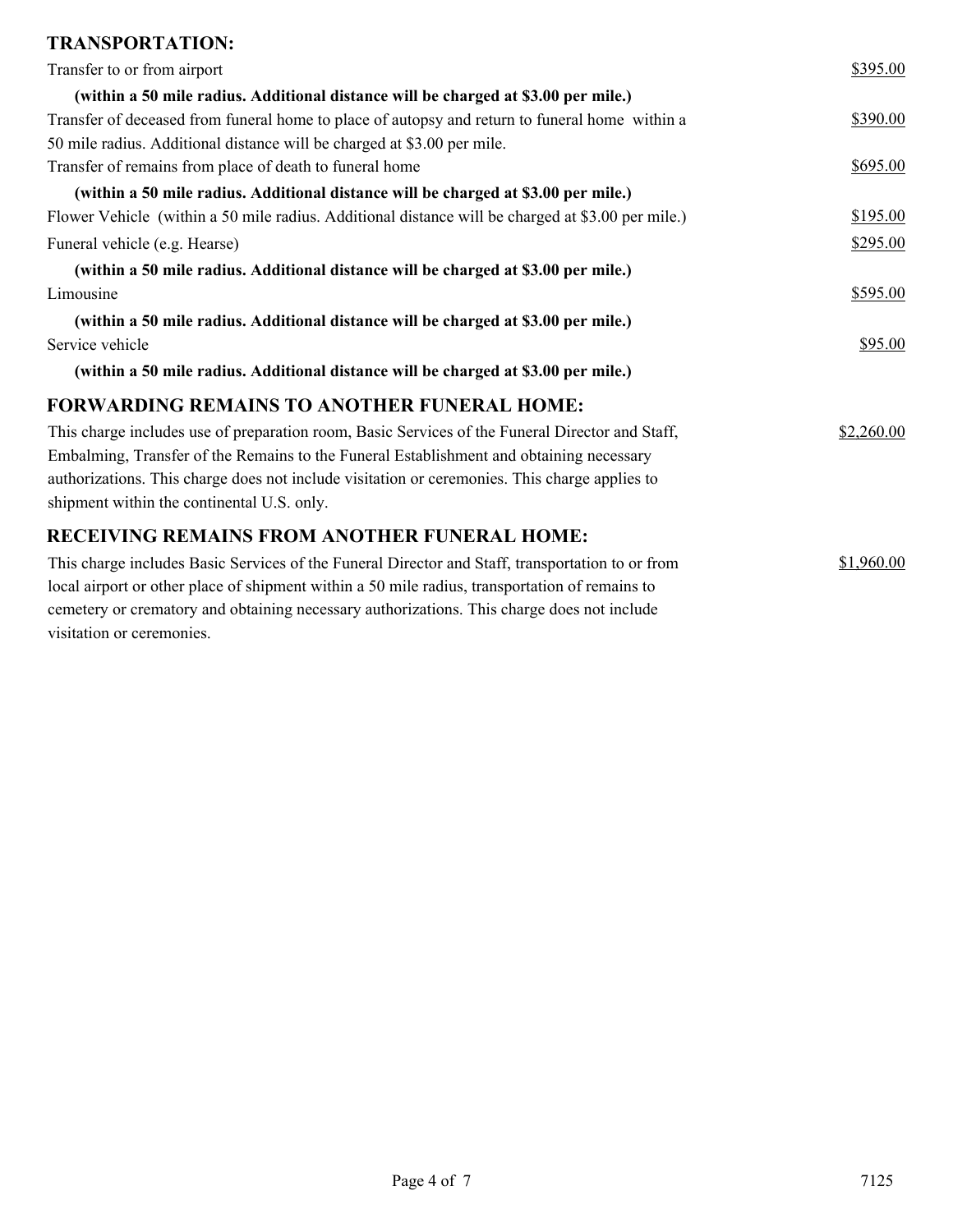#### **DIRECT CREMATION: \$2,695.00 to \$12,090.00**

| If you want to arrange a direct cremation, you can use an alternative container. Alternative  |
|-----------------------------------------------------------------------------------------------|
| containers encase the body and can be made of materials like fiberboard or composition        |
| materials (with or without an outside covering). The containers we provide are alternative    |
| containers and other cremation containers, including containers made of wood, containers made |
| of fiberboard, and containers made of other composite materials. See descriptions below.      |

Our charges for direct cremation (without ceremony) include Basic Services of the Funeral Director and Staff, Transfer of the Remains to the Funeral Establishment, Crematory Fee, Refrigeration. The crematory fee is included.

| $\mathbf{1}$ . | Direct cremation with container provided by the purchaser (All such containers must meet | \$2,695.00 |
|----------------|------------------------------------------------------------------------------------------|------------|
|                | any applicable state or crematory requirements.)                                         |            |
| 2.             | Direct Cremation with Bayview Beech - Laminate hardboard casket - cremation-oriented     | \$3,790.00 |
|                | with a light beech, laminate hardboard exterior with handles and ivory crepe interior    |            |
| 3.             | Direct Cremation with Pacific Pine - Pine casket - cremation-oriented with a light pine, | \$3,790.00 |
|                | laminate hardboard exterior with handles and rosetan crepe interior                      |            |
| 4.             | Direct Cremation with Stratus - Medium density fiberboard - cremation-oriented with a    | \$3,145.00 |
|                | printed wood grain exterior and no interior                                              |            |
| 5.             | Direct Cremation with Brown Standard - Medium density fiberboard - cremation-oriented    | \$3,090.00 |
|                | with a dark brown exterior and no interior                                               |            |
| 6.             | Direct Cremation with Trayview - Cardboard container - cremation oriented with a         | \$2,970.00 |
|                | cardboard exterior and crepe paper mattress and pillow                                   |            |
|                |                                                                                          |            |

7. Direct Cremation with Cardboard Container - Cremation-oriented with a heavy cardboard \$2,870.00 exterior and no interior

8. Direct cremation with casket from our facility (in addition to cost of casket) \$2,695.00

#### **IMMEDIATE BURIAL:**  $\frac{$4,395.00 \text{ to } $14,790.00}{9}$

Our charges for immediate burial (without any rites or ceremonies at the funeral home, graveside or elsewhere) include Basic Services of the Funeral Director and Staff, Refrigeration, Transfer of the Remains to the Funeral Establishment, transportation of remains to cemetery or crematory

- 1. Immediate burial with container provided by the purchaser (All such containers must meet  $$4,395.00$ any applicable state or cemetery requirements.)
- 2. Immediate burial with minimum casket from our facility.  $$5,690.00$ 3. Immediate burial with casket selected from our facility (In addition to cost of casket – see \$4,395.00
- Casket Price List for casket prices.)

#### **ALTERNATIVE CONTAINERS: \$175.00 to \$450.00**

**(Refer to the Casket Price List as provided at the funeral home.)**

#### **CASKETS:**

**(A complete price list will be provided at the funeral home.)**

#### **OUTER BURIAL CONTAINERS: \$1,995.00 to \$15,995.00**

**(A complete price list will be provided at the funeral home.)**

**\$1,095.00 to \$10,395.00**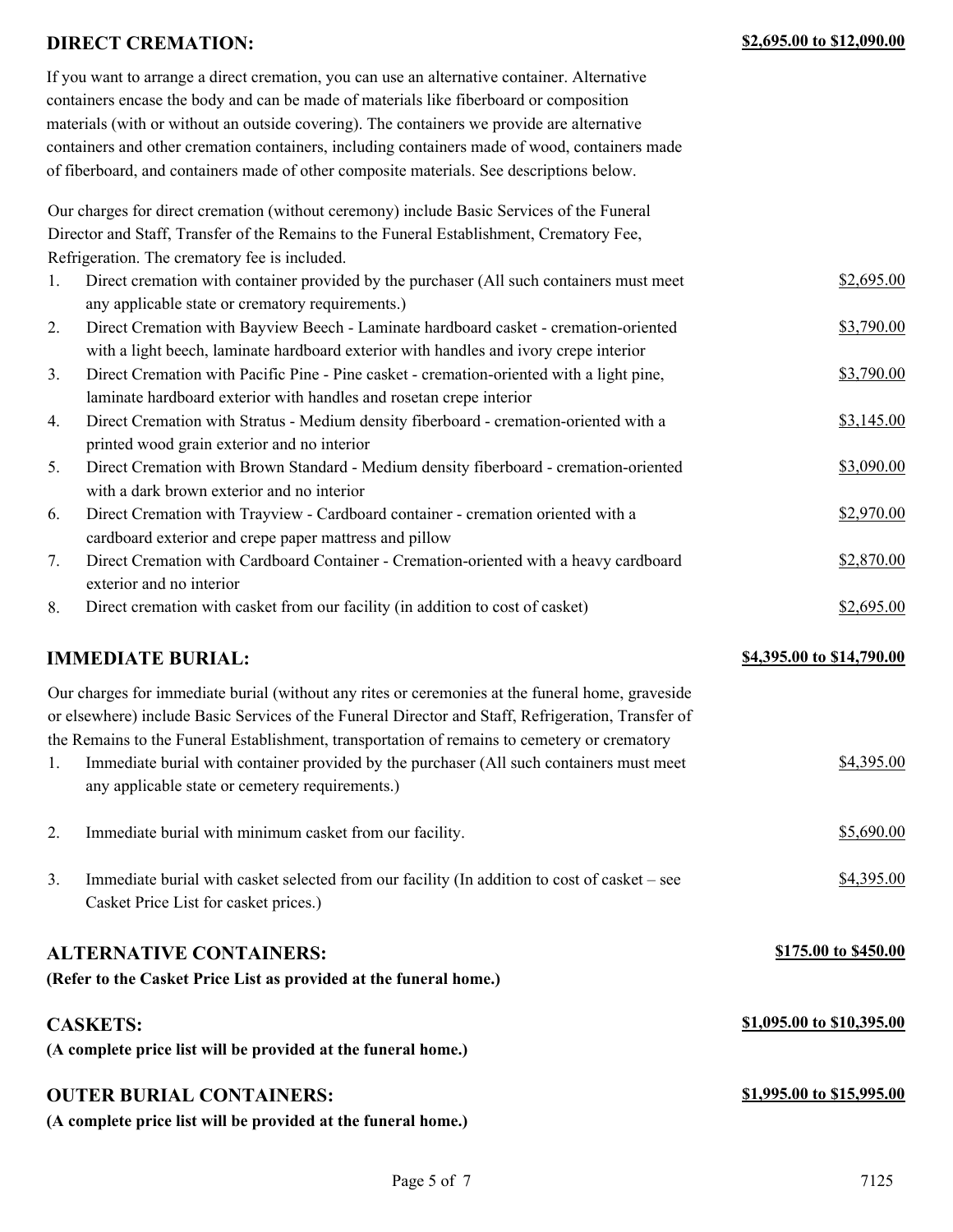| (Refer to Casket Price List as provided at the funeral establishment.) If you choose |                       |
|--------------------------------------------------------------------------------------|-----------------------|
| a funeral service where a rental casket is provided, the casket used for the funeral |                       |
| service may have been used in a previous funeral service. If the casket has been     |                       |
| used in a previous funeral service, the interior lining has been replaced.           |                       |
|                                                                                      |                       |
| <b>URNS:</b>                                                                         | \$95.00 to \$1,295.00 |
| (A complete price list will be provided at the funeral home.)                        |                       |
| <b>FLOWERS:</b>                                                                      | As Selected           |
|                                                                                      |                       |

**CLOTHING: As Selected**

**RENTAL CASKET:**

**\$1,000.00**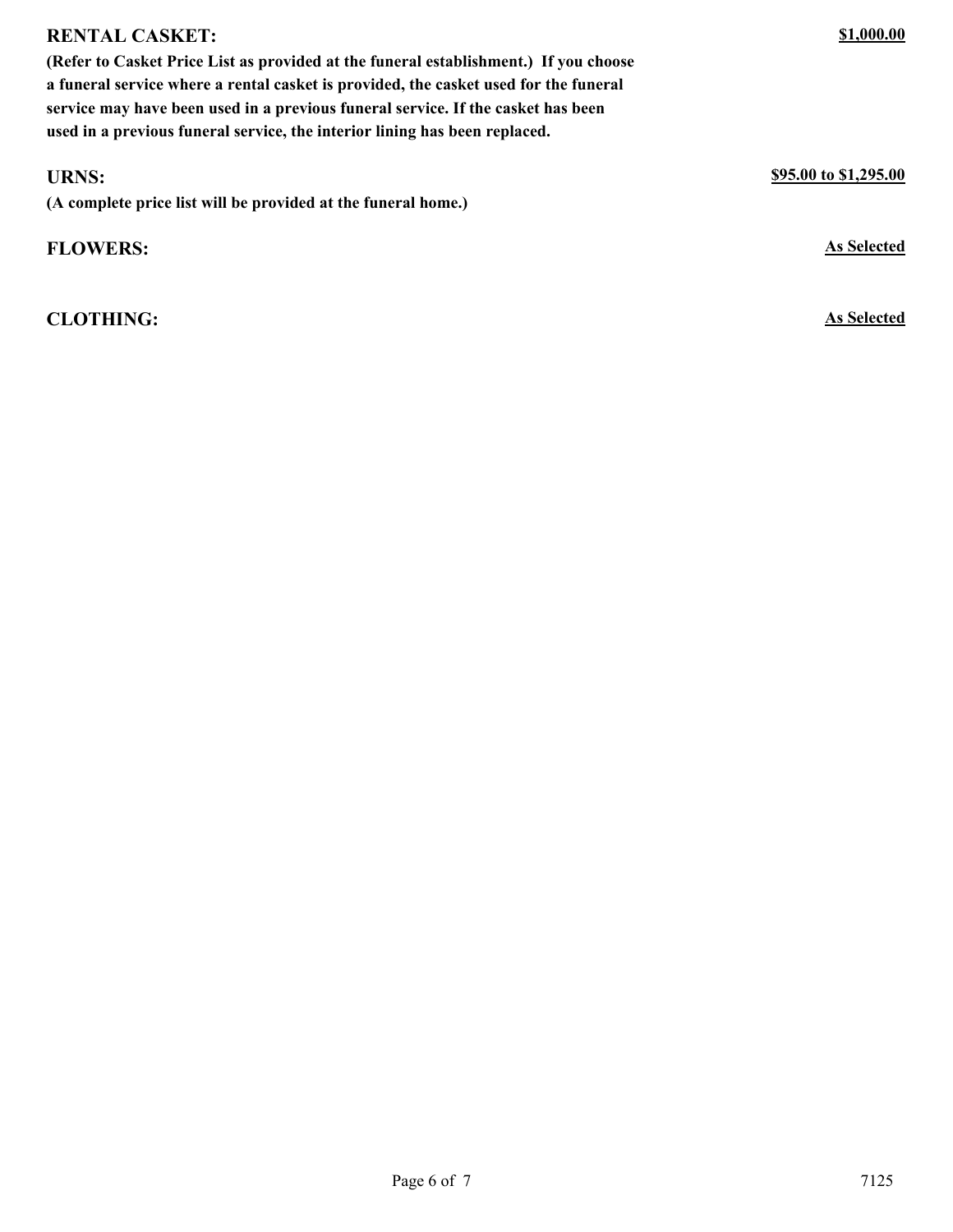## **OTHER:**

| A Life Remembered Book™                                                   | \$50.00              |
|---------------------------------------------------------------------------|----------------------|
| Acknowledgment Cards (Per 100)                                            | \$75.00 and up       |
| Additional 4.5"x5.75" Portrait Cards                                      | \$25.00              |
| Additional Prayer Cards (25)                                              | \$36.00              |
| Additional Service Folders (25)                                           | \$36.00              |
| Additional Thank You Cards (25)                                           | \$30.00              |
| Aftercare® Planner                                                        | \$275.00             |
| Air Tray                                                                  | \$195.00             |
| Cap Panels                                                                | \$145.00 and up      |
| <b>Casket Corners</b>                                                     | \$59.00              |
| <b>Casket Medallions</b>                                                  | \$30.00 to \$75.00   |
| <b>Catered Receptions</b>                                                 | \$295.00 and up      |
| Celebration of Life Events Non-taxable                                    | <b>As Selected</b>   |
| Celebration of Life Events Taxable                                        | As Selected          |
| Combination Unit                                                          | \$295.00             |
| <b>Crematory Fee</b>                                                      | \$695.00             |
| Cross/Crucifix                                                            | \$35.00              |
| Dignity Celebrant                                                         | \$395.00             |
| Dignity Keepsake Box                                                      | \$50.00              |
| <b>Dignity Memorial Packages</b>                                          | \$295.00 to \$395.00 |
| <b>Elegant Thank You Cards</b>                                            | \$60.00              |
| <b>Embossed Service Folders</b>                                           | \$145.00             |
| <b>Estate Fraud Protection</b>                                            | \$275.00             |
| Everlasting Memorial® (Internet Memorial/Archive)                         | \$345.00             |
| <b>External Celebrant</b>                                                 | <b>As Selected</b>   |
| Flag Case                                                                 | \$195.00 and up      |
| <b>Funeral Ark Service</b>                                                | \$795.00             |
| Mailing of Cremated Remains (Excluding cost of Mailing Container)         | \$125.00 and up      |
| Memorial Book                                                             | \$95.00 and up       |
| Memory Glass                                                              | \$275.00             |
| Memory Portrait on Canvas - 16"x20" Canvas Portrait with 5 Portrait Cards | \$275.00             |
| Memorysafe Keepsake Box                                                   | \$95.00              |
| Mid-Size Register Book                                                    | \$40.00              |
| Moving Memories™ DVD - Additional copies                                  | \$25.00              |
| <b>Outside Outer Burial Container Installation</b>                        | \$400.00             |
| <b>Oversized Register Book</b>                                            | \$140.00             |
| Prayer Cards (Per 100)                                                    | \$70.00 and up       |
| Service Folders (Per 100)                                                 | \$70.00 and up       |
| Single Small Medallion Case                                               | \$45.00              |
| Temporary Urn Container                                                   | \$59.00              |
| <b>Themed Prayer Cards</b>                                                | \$145.00             |
| <b>Themed Service Folders</b>                                             | \$145.00             |
|                                                                           | \$275.00             |
| Timeless Touch® Sterling Silver, Rimmed Pendant                           |                      |
| Triple Small Medallion Case                                               | \$75.00              |
| Ziegler Case                                                              | \$825.00             |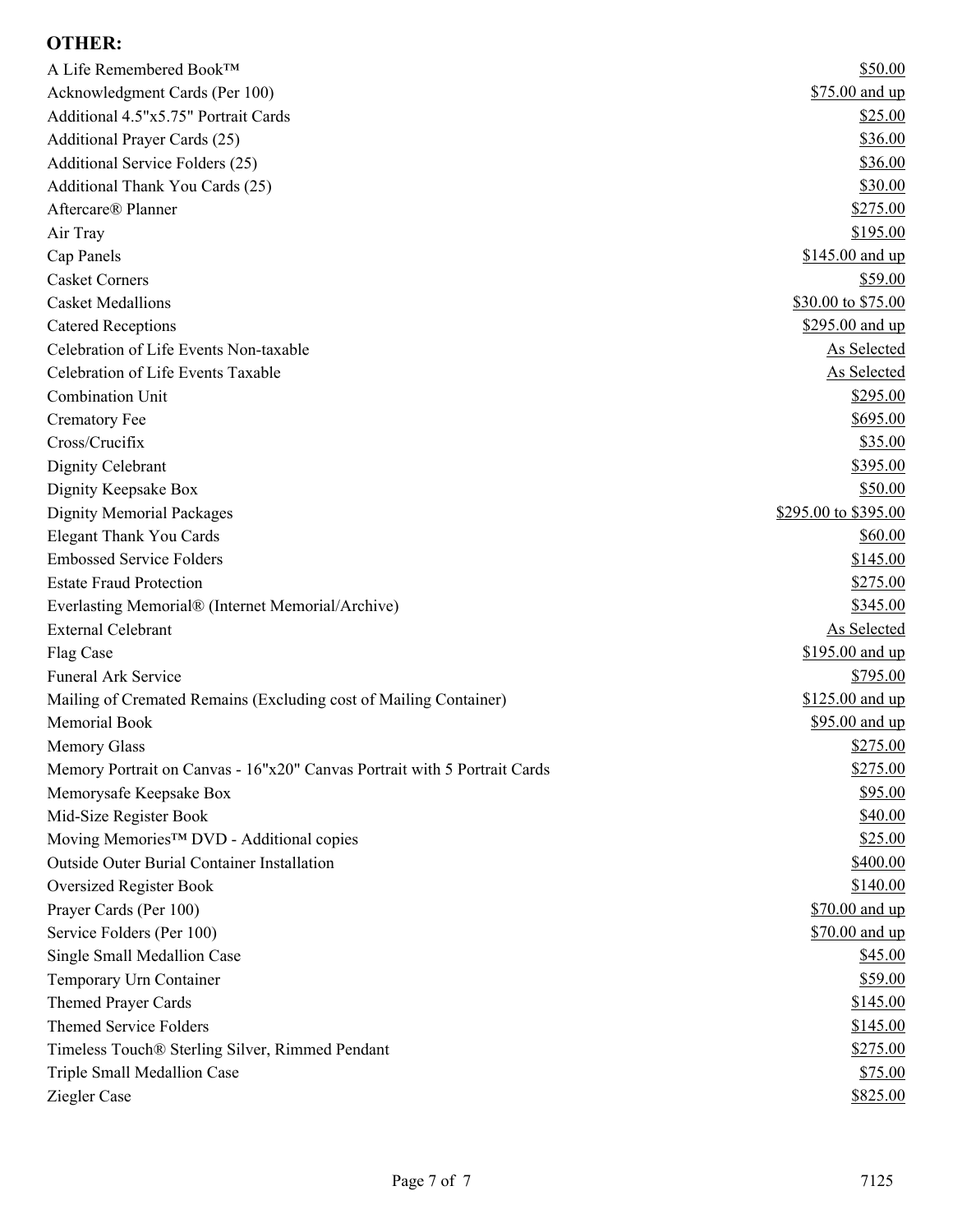| <b>Dignity Memorial Heritage Funeral Service</b> |                                                              |             |             |
|--------------------------------------------------|--------------------------------------------------------------|-------------|-------------|
| <b>THE SERVICE</b>                               | Basic Services of the Funeral Director and Staff             |             |             |
|                                                  | Embalming                                                    |             |             |
|                                                  | Dressing and casketing of deceased                           |             |             |
|                                                  | Life Well Celebrated Visitation                              |             |             |
|                                                  | Transfer of remains from place of death to funeral home      |             |             |
|                                                  | Funeral vehicle (e.g. Hearse)                                |             |             |
|                                                  | A Life Remembered Book™                                      |             |             |
|                                                  | Everlasting Memorial®                                        |             |             |
|                                                  | Dignity Heritage Burial Flowers                              |             |             |
|                                                  | Choose one of the following:                                 |             |             |
|                                                  | Life Well Celebrated Premium Facilities & Staff Services     |             |             |
|                                                  | Off-Premises Venue Staff Services for Celebration            |             |             |
| <b>FAMILY SUPPORT</b>                            | Select 1 Plan Support Option                                 |             |             |
| <b>OPTIONS</b>                                   |                                                              |             |             |
| <b>RECOMMENDED</b><br><b>CASKETS</b>             | Choose one of the following:                                 |             |             |
|                                                  | <b>Batesville Golden Rose</b>                                |             |             |
|                                                  | <b>Batesville Landon</b>                                     |             |             |
|                                                  | <b>Batesville Hartfield</b>                                  |             |             |
|                                                  | Batesville Woodbridge Pecan                                  |             |             |
| THE RECOMMENDED<br><b>OUTER BURIAL</b>           | Wilbert Stainless Steel Triune Vault                         |             |             |
| <b>CONTAINER</b>                                 |                                                              |             |             |
|                                                  | Outside OBC Installation                                     |             |             |
| <b>EVENTS</b>                                    | <b>Catered Receptions III</b>                                |             |             |
|                                                  | LWC Premium Full Decor Package<br><b>Personal Collection</b> |             |             |
| <b>ADDITIONAL PRODUCTS</b>                       |                                                              | Without OBC | With OBC    |
|                                                  |                                                              |             |             |
| <b>TOTALS</b>                                    | <b>Total Package Price</b>                                   | \$15,435.00 | \$19,330.00 |
|                                                  | Package Savings                                              | \$1,080.00  | \$1,080.00  |
|                                                  | Package Price with Savings                                   | \$14,355.00 | \$18,250.00 |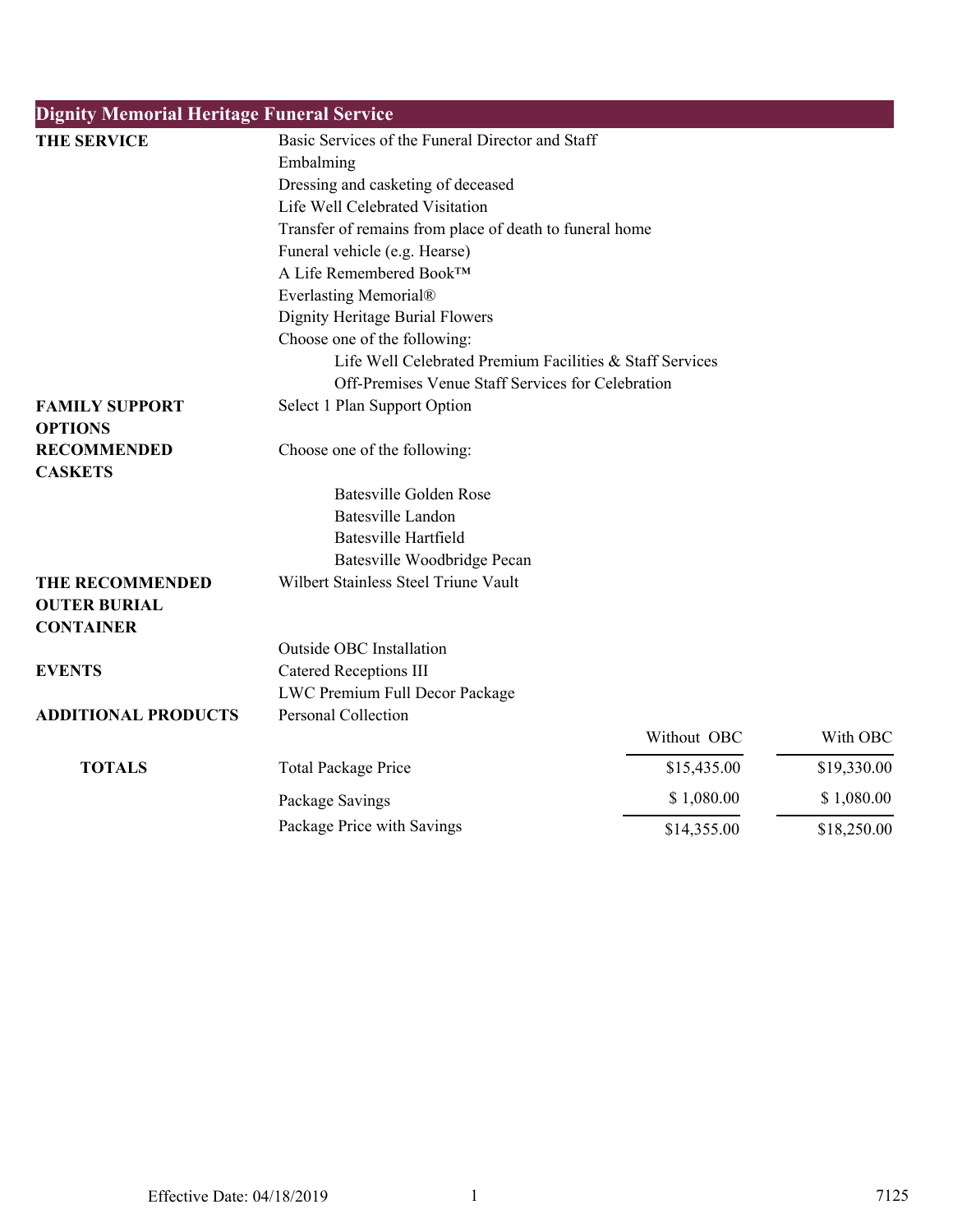| <b>Dignity Memorial Honor Funeral Service</b> |                                                                     |             |             |  |
|-----------------------------------------------|---------------------------------------------------------------------|-------------|-------------|--|
| <b>THE SERVICE</b>                            | Basic Services of the Funeral Director and Staff                    |             |             |  |
|                                               | Embalming                                                           |             |             |  |
|                                               | Dressing and casketing of deceased                                  |             |             |  |
|                                               | Life Well Celebrated Visitation                                     |             |             |  |
|                                               | Transfer of remains from place of death to funeral home             |             |             |  |
|                                               | Funeral vehicle (e.g. Hearse)                                       |             |             |  |
|                                               | A Life Remembered Book™                                             |             |             |  |
|                                               | Everlasting Memorial®                                               |             |             |  |
|                                               | Dignity Honor Burial Flowers                                        |             |             |  |
|                                               | Choose one of the following:                                        |             |             |  |
|                                               | Life Well Celebrated Premium Facilities & Staff Services            |             |             |  |
|                                               | Off-Premises Venue Staff Services for Celebration                   |             |             |  |
| <b>FAMILY SUPPORT</b>                         | Select 1 Plan Support Option                                        |             |             |  |
| <b>OPTIONS</b>                                |                                                                     |             |             |  |
| <b>RECOMMENDED</b>                            | Choose one of the following:                                        |             |             |  |
| <b>CASKETS</b>                                |                                                                     |             |             |  |
|                                               | <b>Batesville Violet Bouquet</b><br><b>Batesville Auburn Sunset</b> |             |             |  |
|                                               |                                                                     |             |             |  |
|                                               | <b>Batesville Montgomery</b>                                        |             |             |  |
| <b>THE RECOMMENDED</b>                        | <b>Batesville Bailey</b><br>Wilbert Continental Vault               |             |             |  |
| <b>OUTER BURIAL</b>                           |                                                                     |             |             |  |
| <b>CONTAINER</b>                              |                                                                     |             |             |  |
|                                               | <b>Outside OBC Installation</b>                                     |             |             |  |
| <b>EVENTS</b>                                 | <b>Catered Receptions II</b>                                        |             |             |  |
|                                               | LWC Premium Moderate Decor Package                                  |             |             |  |
| <b>ADDITIONAL PRODUCTS</b>                    | Personal Collection                                                 |             |             |  |
|                                               |                                                                     | Without OBC | With OBC    |  |
| <b>TOTALS</b>                                 | <b>Total Package Price</b>                                          | \$13,940.00 | \$16,435.00 |  |
|                                               | Package Savings                                                     | \$920.00    | \$920.00    |  |
|                                               | Package Price with Savings                                          | \$13,020.00 | \$15,515.00 |  |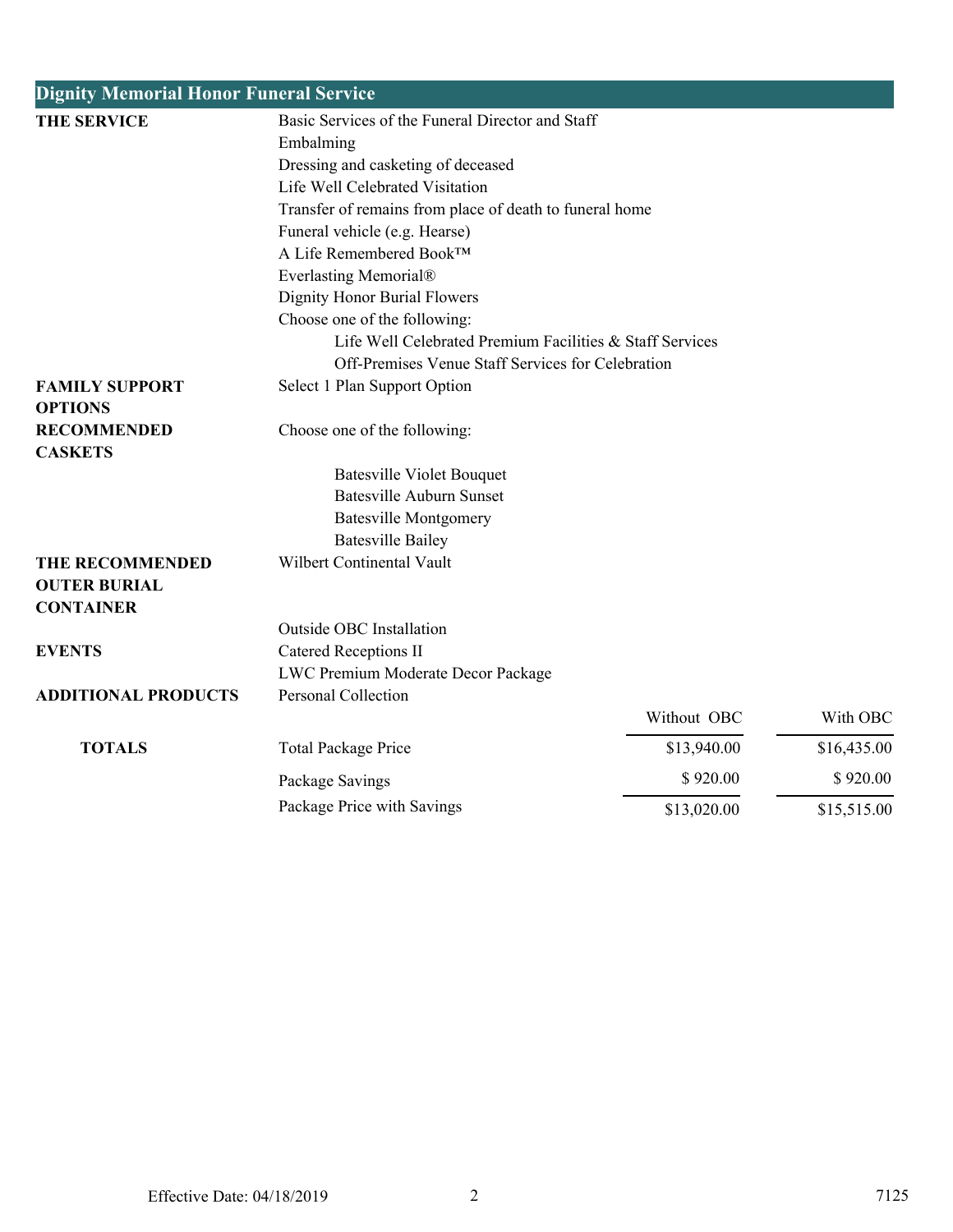| <b>Dignity Memorial Tribute Funeral Service</b> |                                                           |             |             |
|-------------------------------------------------|-----------------------------------------------------------|-------------|-------------|
| THE SERVICE                                     | Basic Services of the Funeral Director and Staff          |             |             |
|                                                 | Embalming                                                 |             |             |
|                                                 | Dressing and casketing of deceased                        |             |             |
|                                                 | Life Well Celebrated Visitation                           |             |             |
|                                                 | Life Well Celebrated Standard Facilities & Staff Services |             |             |
|                                                 | Transfer of remains from place of death to funeral home   |             |             |
|                                                 | Funeral vehicle (e.g. Hearse)                             |             |             |
|                                                 | A Life Remembered Book™                                   |             |             |
|                                                 | Everlasting Memorial®                                     |             |             |
|                                                 | Dignity Tribute Burial Flowers                            |             |             |
| <b>FAMILY SUPPORT</b><br><b>OPTIONS</b>         | Select 1 Plan Support Option                              |             |             |
| <b>RECOMMENDED</b><br><b>CASKETS</b>            | Choose one of the following:                              |             |             |
|                                                 | <b>Batesville Antique Blue</b>                            |             |             |
|                                                 | <b>Batesville Mercury</b>                                 |             |             |
|                                                 | <b>Batesville Athena</b>                                  |             |             |
|                                                 | <b>Batesville Oxford</b>                                  |             |             |
| THE RECOMMENDED                                 | Wilbert Continental Vault                                 |             |             |
| <b>OUTER BURIAL</b>                             |                                                           |             |             |
| <b>CONTAINER</b>                                |                                                           |             |             |
|                                                 | Outside OBC Installation                                  |             |             |
| <b>EVENTS</b>                                   | <b>Catered Receptions I</b>                               |             |             |
|                                                 | LWC Standard Moderate Decor Package                       |             |             |
| <b>ADDITIONAL PRODUCTS</b>                      | <b>Signature Series</b>                                   |             |             |
|                                                 |                                                           | Without OBC | With OBC    |
| <b>TOTALS</b>                                   | <b>Total Package Price</b>                                | \$12,240.00 | \$14,735.00 |
|                                                 | Package Savings                                           | \$645.00    | \$645.00    |
|                                                 | Package Price with Savings                                | \$11,595.00 | \$14,090.00 |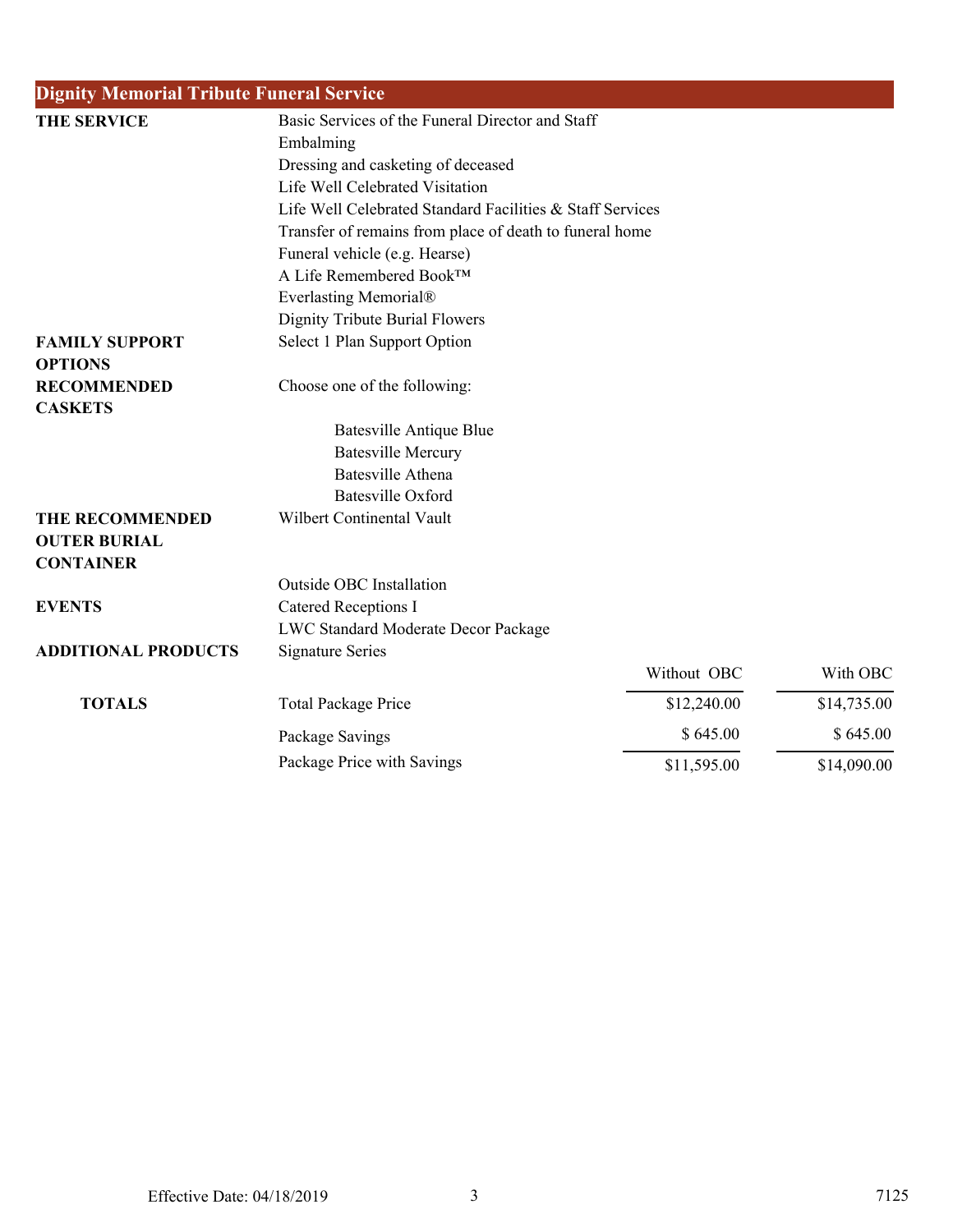| <b>Dignity Memorial Heritage Cremation Service</b> |                                                          |             |
|----------------------------------------------------|----------------------------------------------------------|-------------|
| THE SERVICE                                        | Basic Services of the Funeral Director and Staff         |             |
|                                                    | Embalming                                                |             |
|                                                    | Dressing and casketing of deceased                       |             |
|                                                    | Life Well Celebrated Visitation                          |             |
|                                                    | Transfer of remains from place of death to funeral home  |             |
|                                                    | A Life Remembered Book™                                  |             |
|                                                    | Everlasting Memorial®                                    |             |
|                                                    | Dignity Heritage Cremation Flowers                       |             |
|                                                    | <b>Crematory Fee</b>                                     |             |
|                                                    | Choose one of the following:                             |             |
|                                                    | Life Well Celebrated Premium Facilities & Staff Services |             |
|                                                    | Off-Premises Venue Staff Services for Celebration        |             |
| <b>FAMILY SUPPORT</b>                              | Select 1 Cremation Plan Support Option                   |             |
| <b>OPTIONS</b>                                     |                                                          |             |
| THE MEMORIAL URN                                   | Choose one of the following:                             |             |
| <b>SELECTION</b>                                   |                                                          |             |
|                                                    | American Funeral Supply Prague Bowl                      |             |
|                                                    | American Funeral Supply Rippling Waters Bamboo™          |             |
|                                                    | American Funeral Supply Pandora                          |             |
| <b>THE CONTAINER</b>                               | Batesville Rosetan Crepe Rental Casket Insert            |             |
|                                                    | <b>Batesville Brockton Oak</b>                           |             |
| <b>EVENTS</b>                                      | <b>Catered Receptions II</b>                             |             |
|                                                    | LWC Premium Full Decor Package                           |             |
| <b>ADDITIONAL PRODUCTS</b>                         | <b>Signature Series</b>                                  |             |
| <b>TOTALS</b>                                      | <b>Total Package Price</b>                               | \$13,630.00 |
|                                                    | Package Savings                                          | \$2,335.00  |
|                                                    | Package Price with Savings                               | \$11,295.00 |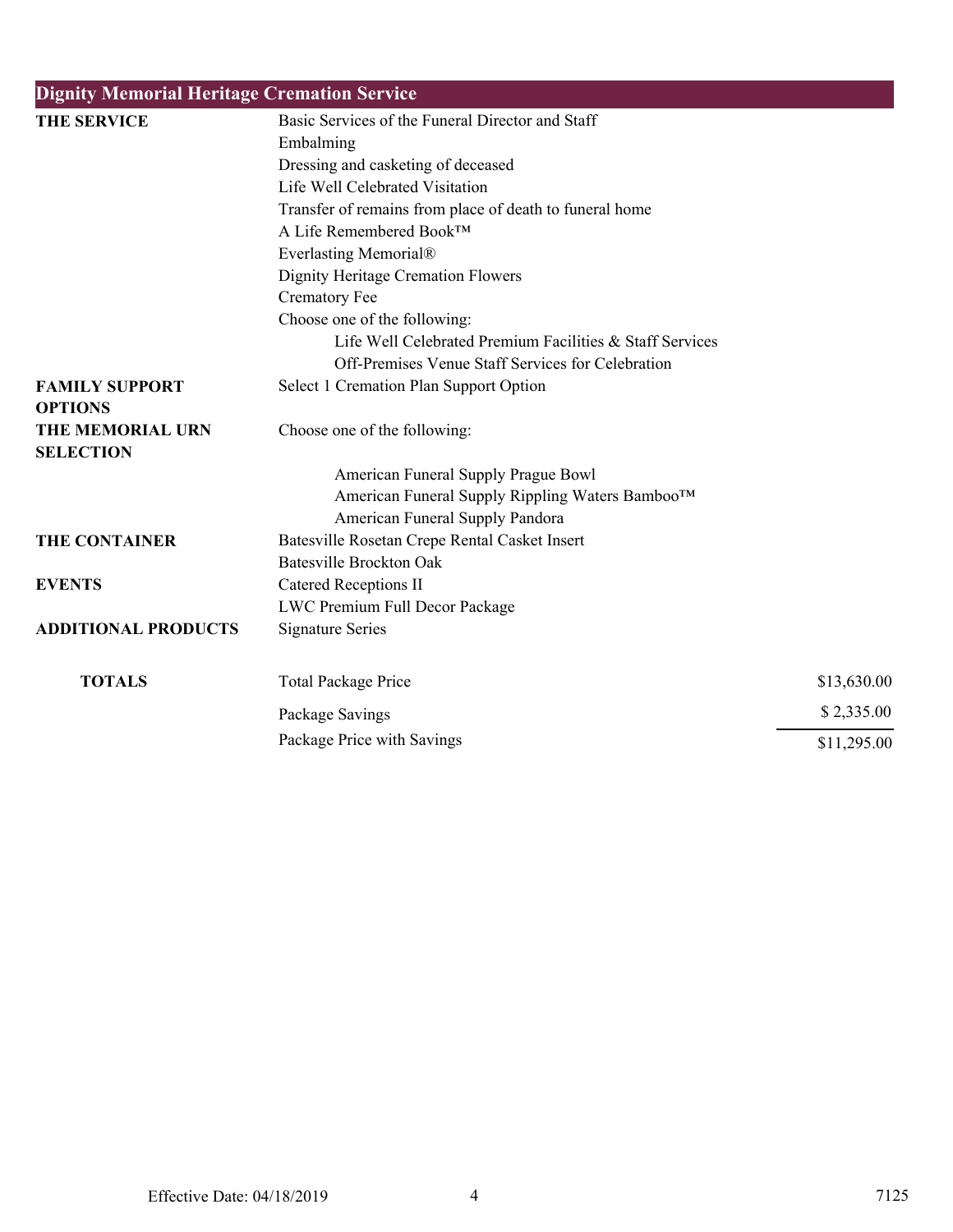| <b>Dignity Memorial Honor Cremation Service</b> |                                                          |            |
|-------------------------------------------------|----------------------------------------------------------|------------|
| <b>THE SERVICE</b>                              | Basic Professional Service Fee for Direct Cremation      |            |
|                                                 | Refrigeration                                            |            |
|                                                 | Transfer of remains from place of death to funeral home  |            |
|                                                 | A Life Remembered Book™                                  |            |
|                                                 | Everlasting Memorial®                                    |            |
|                                                 | Dignity Honor Cremation Flowers                          |            |
|                                                 | <b>Crematory Fee</b>                                     |            |
|                                                 | Choose one of the following:                             |            |
|                                                 | Life Well Celebrated Premium Facilities & Staff Services |            |
|                                                 | Off-Premises Venue Staff Services for Celebration        |            |
| <b>FAMILY SUPPORT</b>                           | Select 1 Cremation Plan Support Option                   |            |
| <b>OPTIONS</b>                                  |                                                          |            |
| <b>THE MEMORIAL URN</b>                         | Choose one of the following:                             |            |
| <b>SELECTION</b>                                |                                                          |            |
|                                                 | American Funeral Supply Mother of Pearl Elite            |            |
|                                                 | American Funeral Supply Verde Marble                     |            |
|                                                 | American Funeral Supply Memento Chest                    |            |
| <b>THE CONTAINER</b>                            | <b>Batesville Trayview</b>                               |            |
| <b>EVENTS</b>                                   | Catered Receptions I                                     |            |
|                                                 | LWC Premium Moderate Decor Package                       |            |
| <b>ADDITIONAL PRODUCTS</b>                      | <b>Signature Series</b>                                  |            |
| <b>TOTALS</b>                                   | <b>Total Package Price</b>                               | \$7,215.00 |
|                                                 | Package Savings                                          | \$620.00   |
|                                                 | Package Price with Savings                               | \$6,595.00 |